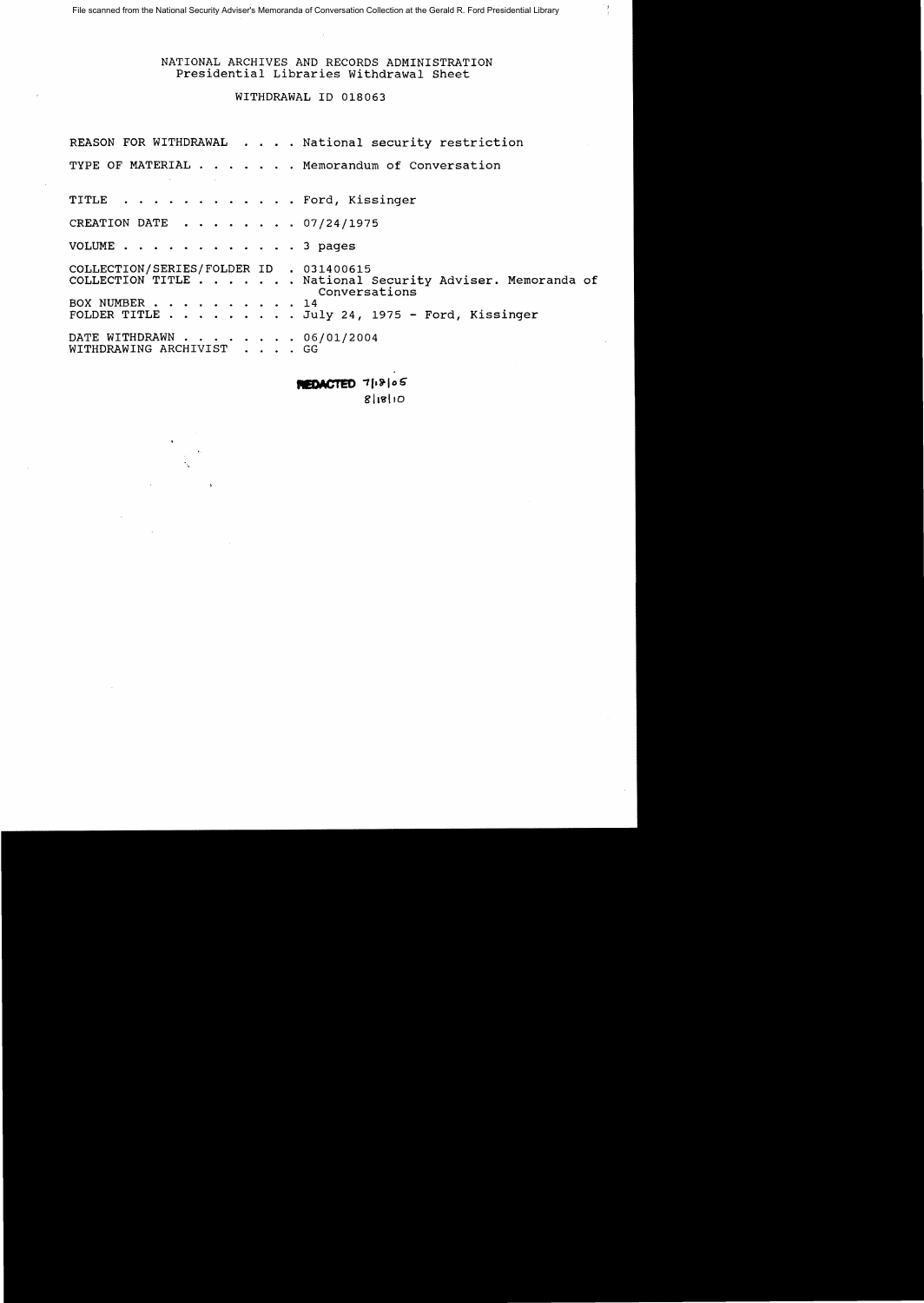#### **MEMORANDUM**

THE WHITE HOUSE

WASHINGTON

SEGRET/NODIS/XGDS

**DECLASSIFIED w/ portions exempted E.O.** 12958 (as amended) SEC 3.3 MR\$ 09-78: #18 pt<u>ate hew 3/10/04 · CIA et u S/18</u>/10 NARA Dete 10/15/10  $dAP$ .

## MEMORANDUM OF CONVERSATION

PARTIC IPANTS:

President Ford

Dr. Henry A. Kissinger, Secretary of State and Assistant to the President for National Security Affairs

Lt. General Brent Scowcroft, Deputy Assistant to the President for National Security Affairs

DATE AND TIME:

Thursday, July 24, 1975  $9:25 - 10:22$  a, m.

PLACE:

Oval Office White House

Kissinger: If you bring someone from Defense in the Brezhnev meetings, it will be taken....

President: It must be clearly understood that no Defense representative. will be in the meetings. They can go to Helsinki but not to the meeting.

Kissinger: Will you tell the Department of Defense that the meetings are usually restricted to the President, me, the NSC staff and a notetaker?

Scowcroft: Yes.

Kissinger: I met with Dinitz yesterday. It was very unpleasant. I think they want to turn the Arabs against us. They liked it between '67 and '73 when we were isolated from the Arabs.

Rabin said publicly that there could be no agreement without direct negotiations. Then he sent a letter saying he didn't mean it.

I turned off having a meeting with you and Rabin on the trip. The only real possibility would be Bonn. To do it in Bucharest would be bad and Helsinki provocative.

President: I would meet only if he would accept the line and aettlement we would propose. Under no other conditions.

HENRY A. KISSINGER

CLASSIFIED BY EXEMPT FROM GENERAL DECLASSIFICATION SCHEDULE OF EXECUTIVE ORDER 11652 EXEMPTION CATEGORY 5 (b) (1, 3) AUTOMATICALLY DECLASSIFIED ON Imp. to det.

SECRET/NODIS/XGDS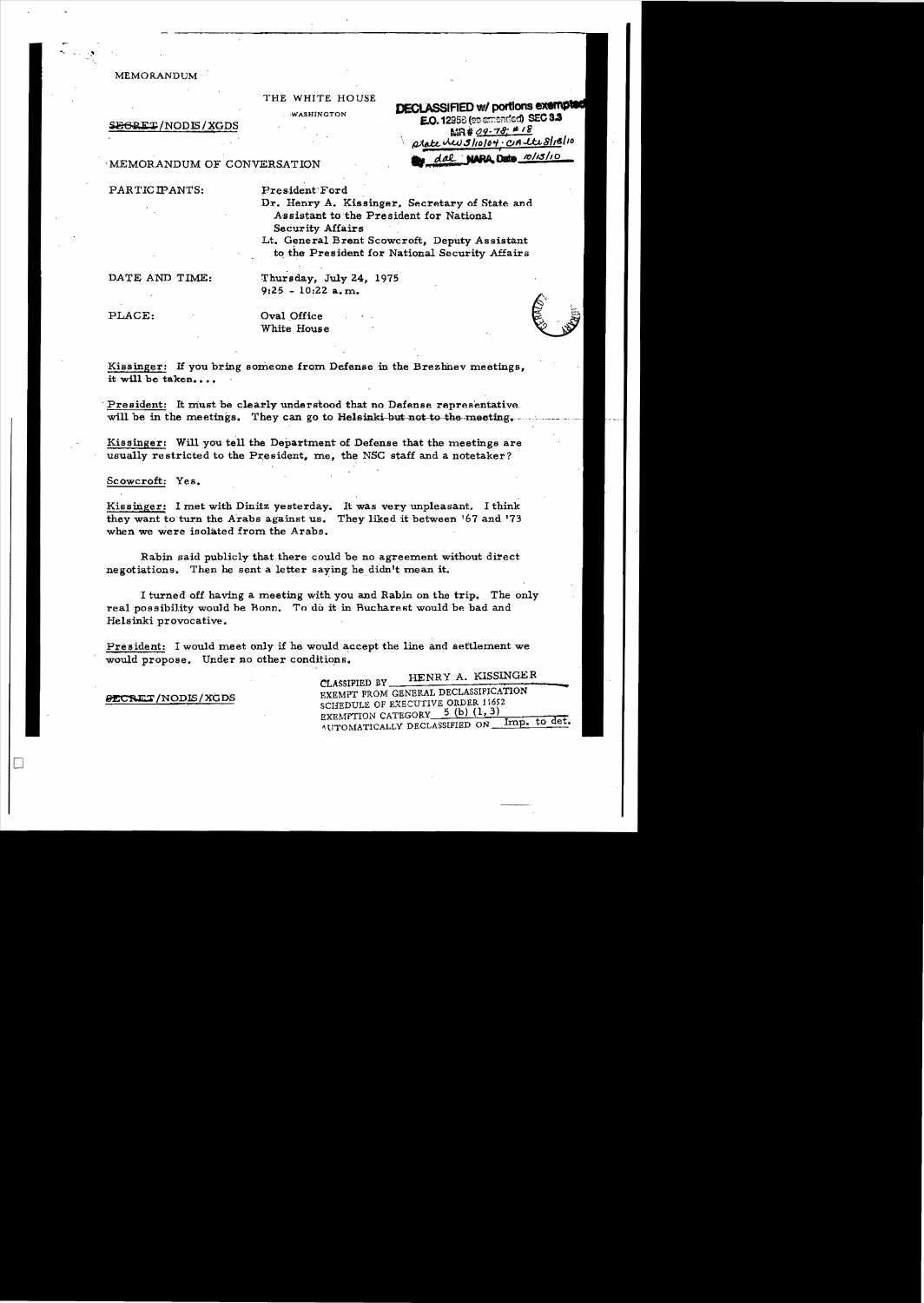#### $\frac{1}{2}$

Kissinger: How about the six stations?

President: Drop them.

Kissinger: I will tell Dinitz. That is a good idea. I think the six stations would be an albatross. The Lavon affair in the '50s was about Israelis blowing up American installations in Cairo and blaming it on the Arabs. They could do the same with one of these stations and blame it on the PLO.

The outline of a deal is there, if we ean get inclusion of the six stations. We can do it in August if the Israelis play ball.

President: The American public won't buy the six stations.

Kissinger: I agree, especially since we have offered to man the other four. Though we may end up with the UN then.

President: But keep offering an American role there. I will meet Rabin if necessary, but it must be predicted on his accepting our best judgment. We must do it in August.

Kissinger: If the negotiations fail, we don't have to blame Israel, but we can say it failed for lack of a common concept.

President: 1 went up to the Hill for their gym contest and put the squeeze on about 100 of them on Turkish aid. Conte. I ended up talking into saying we wouldn't lose because of his vote. Also Dan Flood.

Scowcroft: Max said you were great, but we right now are 20 votes short.

Kisainger: When you ;think that at one time we are pushing Turkey away, and Jordan, and Egypt....

If we lose, you should be very cool to Karamanlis and say we are out of it, and tell Demirel we are out of Cyprus and whatove r he wants to do is O. K.

On Angola, Mobutu is giving much of his stocks to Angola and wants us to replace them.

President: How are your buddies at State?

Kissinger: I don't know if he [Nat Davis] even has guts enough to quit. Our Ambas sador in Zambia screwed things up royally, but Kaunda is still Kissinger: I don't know if he [Nat Davis] even has guts enough to quit.<br>Our Ambassador in Zambia screwed things up royally, but Kaunda is still<br>interested and I think we are making progress.

SECRET/NODIS/XGDS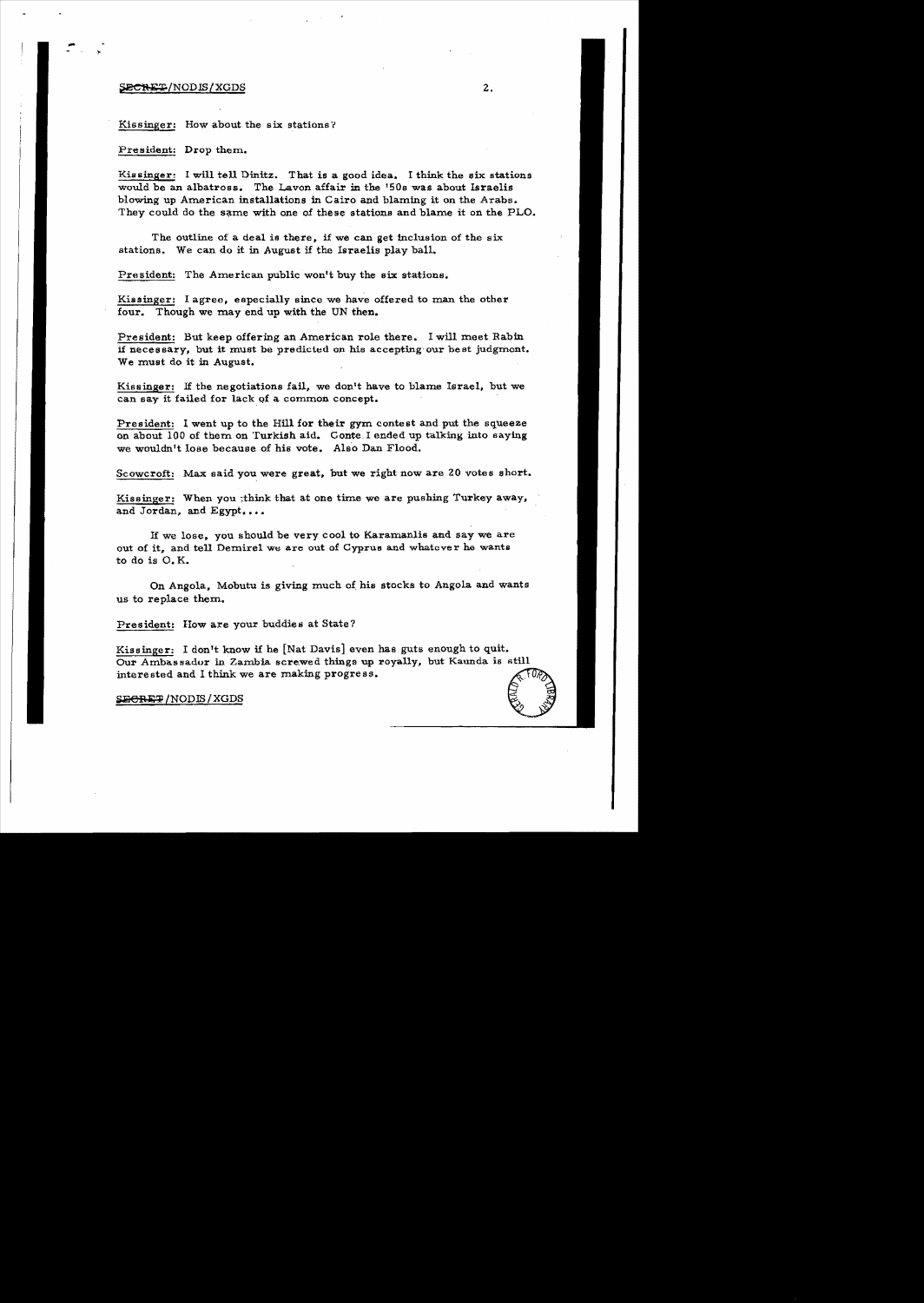### $\frac{1}{2}$   $\frac{1}{2}$  /NODIS/XGDS 3.

President: I have spoken to Brent about Portugal. If the triumvirate takes over, that is bad.

Kissinger: I agree.

Scowcroft:

.. .. .

Kissinger: Let's get a plan, but don't get Defense involved yet. They will leak.

President: Let's get all ready to go.

Kissinger: On SALT, I think if we want to move we must move on cruise missiles. We could offer 2400 kilometers and go down to ZOOO as a last i'e:s 01't•. -------------- - --\_.\_ .. \_-\_.\_------------ -------------\_. ----- -- - ---- -- . - --- - - \_. - - -- ------------------\_.

[Sauvagnargues calls HAK.]

President: Are the French O. K. ?

Kissinger: Yes. There is such a change since Martinique. We have planned three commissions for the consumer-producer dialogue. The Saudis want a fourth one on monetary matters. Simon doesn't want it. He wants to do it in his forums.



## SEGRET / NODIS / XGDS